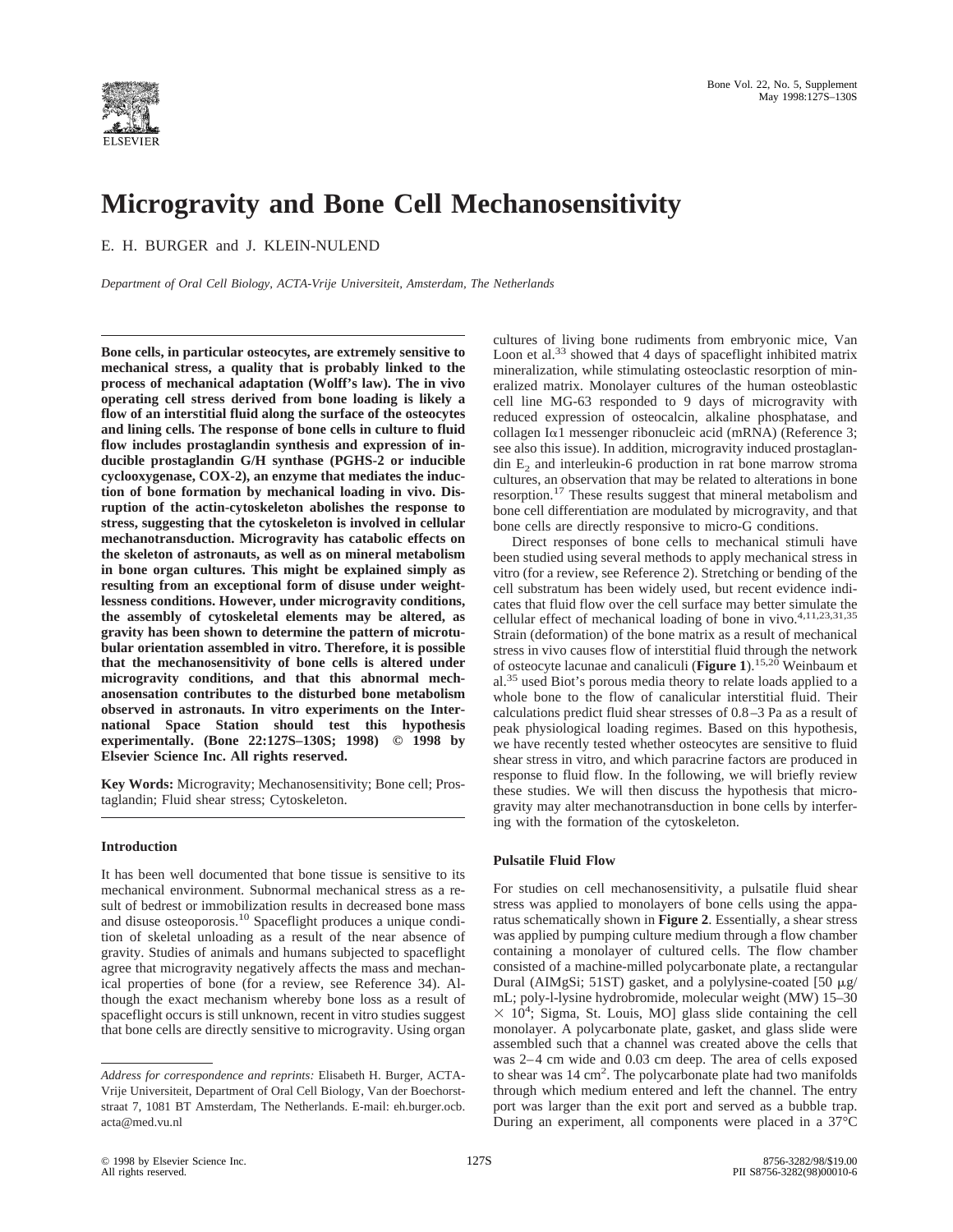

**Figure 1.** Schematic diagram of the transduction of mechanical stress to bone cells. (A) The osteocyte-lining cell network of a piece of bone under stress (large arrows). (B) The enlarged inset of (A). Bone tissue, because of its lacunar–canalicular network, may be considered as a hard sponge. Loading (large arrows) results in flow of interstitial fluid in the sheath of unmineralized matrix between cell membrane and mineralized wall. Osteocytes and the cell processes of bone lining cells are activated by the resulting fluid shear stress.

incubator, and the medium reservoir was connected to a gassing system that maintained a humidified atmosphere of  $5\%$  CO<sub>2</sub> in air. Pulsatile fluid flow (PFF) resulted from pumping the culture medium over the cells in a pulsatile (5 Hz) manner using a revolving pump. The flow rate was monitored using a flow probe (Figure 2). The wall shear stress on the cell monolayer was calculated using the momentum balance for a Newtonian fluid and assuming a parallel-plate geometry. In all studies discussed here, we subjected the cell monolayers to the same magnitude of shear stress, which was calculated to be  $7.2 \text{ dyn/cm}^2$  (0.7 Pa). The flow profile was measured in the fluid circuit after the flow



**Figure 2.** Diagram of application of pulsating fluid flow (PFF). Fluid culture medium (A) is pumped through a parallel-plate flow chamber (B) containing a monolayer of cells (C). The medium enters and exits the flow chamber through two slits (D) and is moved by a revolving pump (E). (F) 37°C incubator; (H) water reservoir; (G) reservoir for gassing the medium; (I) flow probe.



Figure 3. Effect of PFF on cumulative PGE<sub>2</sub> production by chicken calvarial osteocytes (OCY) and periosteal fibroblasts (PF). Values are means  $\pm$  SE of four to eight separate experiments. Significant effect of PFF:  $*p < 0.05$ ;  $**p < 0.01$ . Adapted from Ajubi et al.,<sup>1</sup> with permission.

chamber using an animal research flow meter (Transonic Systems, Ithaca, NJ). We observed a sinusoidal flow profile with a minimum and maximum shear stress of, respectively, 2.1 and 9.9  $dyn/cm<sup>2</sup>$  (0.2 and 1.0 Pa), and an estimated peak stress rate of 12.2 Pa/sec.26

#### **Response of Monolayer Bone Cell Cultures to PFF**

The theory of fluid flow-dependent mechanosensing in bone tissue assumes that osteocytes, bone lining cells, and osteoblasts, but not osteoblast precursors or osteoclasts, are the "professional" mechanosensor cells of bone. This is because the flow of interstitial fluid resulting from load-induced strain is only important in the lacunar–canalicular network, and is negligible in the Haversion and Volkman channels. These latter channels are much wider (about 30,000 times wider than canaliculi) and the fluid pressure in them is more uniform as it must be almost the same as the blood pressure. To test this theory, the mechanosensitivity of osteocytes was compared with that of osteoblasts and periosteal fibroblasts.11 Cells were isolated from chicken embryo calvariae and separated in three fractions. One fraction consisted for more than 95% of osteocytes as a result of immunoseparation based on the osteocyte specific antibody OB 7.3. A second fraction consisted of more than 90% of osteoblasts, and the third fraction contained periosteal fibroblasts.32 The three cell types were submitted to PFF as well as to intermittent (0.3 Hz) hydrostatic compression of 13 kPa.<sup>12</sup> Osteocytes, but not osteoblasts or periosteal fibroblasts, reacted to 1 h PFF with a sustained release of prostaglandin  $E_2$  (PGE<sub>2</sub>).<sup>11</sup> Intermittent hydrostatic compression stimulated prostaglandin production to a lesser extent, i.e., after 6 and 24 h continuous treatment in osteocytes, and after 6 h in osteoblasts. These data provided evidence that osteocytes, at least in chickens, are the most mechanosensitive cells in bone, and that a fluid flow of 0.7 Pa was more effective than hydrostatic compression of 13,000 Pa. The results therefore supported the hypothesis that strain-derived fluid flow in the lacunar–canalicular system provides the stimulus for an adaptive response in bone.

In another study, $13$  it was shown that chicken osteocytes but not periosteal fibroblasts responded to PFF with a rapid and transient two- to threefold upregulation of nitric oxide (NO) release. The effect was transient, reaching a maximum after 5 min and leveling off thereafter. A similar effect was observed in the late-released fraction of mouse calvarial bone cells obtained by sequential digestion.<sup>13</sup> PFF also acutely stimulated  $PGE_2$ release by mouse<sup>13</sup> and chicken<sup>1</sup> bone cells (Figure 3). This effect was significant after 5–10 min and continued throughout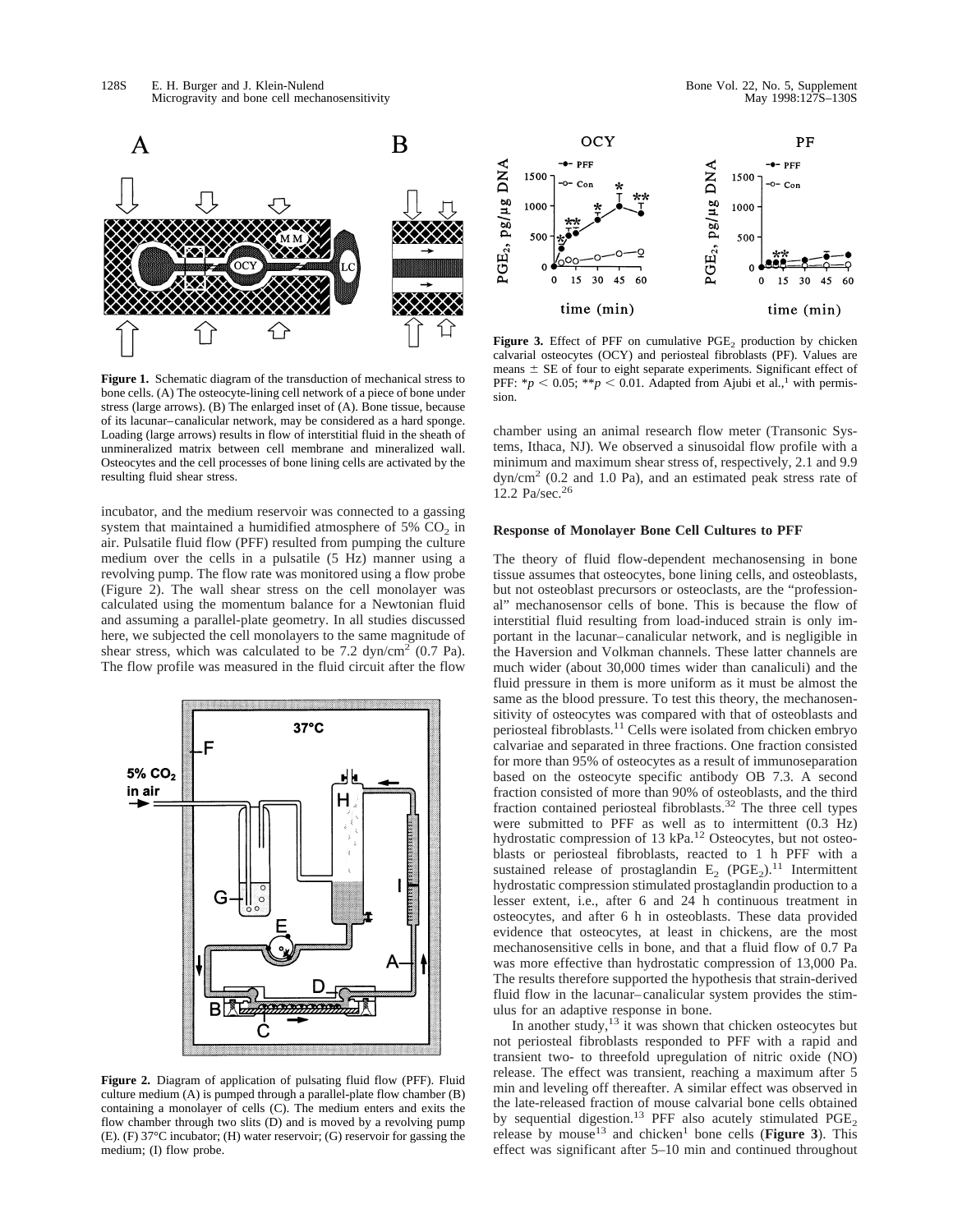60 min of PFF treatment. Importantly, inhibition of NO release by the competitive NO synthase inhibitor Na-monomethyl-Larginine prevented the effect of PFF on NO release *as well as* on  $PGE<sub>2</sub>$  release.<sup>13</sup> These results suggested that NO is another mediator of mechanical effects on bone, and that NO release is critical for the PFF-mediated  $PGE<sub>2</sub>$  release. In addition, these results suggest that the response of bone cells to mechanical stress resembles that of endothelial cells to blood flow.<sup>7–9</sup> In the vascular system, changes in arterial diameter occur in response to changes in blood flow rate, in order to ensure a constant vessel tone, and endothelial cells are widely recognized as the mechanosensory cells of this response. The early response of endothelial cells to fluid flow in vitro includes the release of NO and prostaglandins.<sup>9</sup> Surprisingly, therefore, bone tissue seems to use a similar sensory mechanism to detect and amplify mechanical information as the vascular system.

PGE<sub>2</sub> upregulation continued throughout the 1 h PFF treatment, and also at least 1 h after PFF treatment,<sup>14</sup> suggesting an autoamplification mechanism whereby a short-lived stimulus such as mechanical stress is transduced into a sustained cellular response. A major step in prostaglandin production is the formation of prostaglandin  $G_2$  (PGG<sub>2</sub>) and subsequently prostaglandin  $H<sub>2</sub>$  (PGH<sub>2</sub>) through the action of prostaglandin G/H synthase [PGHS or cyclooxygenase  $(COX)$ ] on arachidonic acid.<sup>25</sup> There are two distinct enzymes for PGHS, encoded by separate genes.16,24 PGHS-1 (or COX-1) is expressed constitutively in many tissues but can be upregulated by serum and growth factors.5 In contrast, the expression of mRNA for PGHS-2 (or  $COX-2$ ) is not constitutive in most tissues, including bone,<sup>21</sup> but can be induced rapidly and transiently by a variety of acute cell stresses, such as inflammatory mediators<sup>16</sup> and growth factors.<sup>21</sup> We examined the effect of mechanical stress on the expression of PGHS-1 and PGHS-2 in mouse calvarial bone cells. PFF treatment induced the expression of PGHS-2 within 1  $h^{14}$  In the presence of 2% freshly added fetal bovine serum (FBS), which by itself induces PGHS-2 expression, the stimulating effect of PFF was about twofold. When the serum was reduced to 0.1%, the inductive effect of PFF on PGHS-2 was eight- to ninefold, relative to static controls. No effect was found on PGHS-1 expression. PFF treatment also increased the production of  $PGE<sub>2</sub>$ as well as prostaglandin I<sub>2</sub> (PGI<sub>2</sub>) and prostaglandin  $F_{2\alpha}$  $(PGF_{2\alpha})$ , both acutely during PFF and for at least 1 h after PFF treatment.14 The enhanced expression of PGHS-2 continued also for at least 1 h after PFF treatment. These results suggest that the mechanical stress had no effect on PGHS-1, but selectively upregulated PGHS-2 synthesis.

Interestingly, a recent study by Forwood $6$  suggests that induction of PGHS-2 (or COX-2) is important for the induction of adaptive bone formation in vivo. In that study, rats were treated with a specific PGHS-2 inhibitor (NS-398), or indomethacin, which primarily inhibits PGHS-1, before loading one tibia by four-point bending.<sup>31</sup> Endocortical bone formation was significantly increased 5–8 days after a single bout of loading (300 cycles, 65 N) but not by sham loading. The increase in endocortical bone formation caused by bending was completely prevented by NS-398, but only partially by indomethacin, even at very high doses.<sup>6</sup> These results suggest that induction of PGHS-2 (or COX-2) is important for lamellar bone formation elicited by mechanical strain. Therefore, the in vitro induction of PGHS-2 by fluid flow treatment mimics a critical event in the adaptive response to loading in vivo. This suggests that fluid flow treatment of bone cells in vitro is indeed a meaningful way to mimic the effect of mechanical loading of bone tissue in vivo.

#### **Microgravity and the Response of Bone Cells to Mechanical Stress**

As stated earlier in this paper, microgravity negatively affects the skeleton, and there is evidence that bone cells are directly influenced by micro-G conditions. $3,17,33$  The loss of bone mineral during spaceflight could be solely the effect of an unusual form of unloading of the skeleton as a result of weightlessness. In that case, countermeasures developed on earth against disuse osteoporosis should also be effective against spaceflight-related osteoporosis. However, recent observations on the nonlinear behavior of in vitro preparations of microtubules<sup>27,29,30</sup> suggest an alternative explanation that seems worthwhile to consider.

Experiments performed on earth on in vitro microtubule formation have shown that the self-assembly of microtubules from tubulin is to a certain degree regulated by gravity. In vitro solutions of microtubules that contain guanosine triphosphate (GTP) as an energy source show macroscopic self-ordering when brought to  $37^{\circ}$ C.<sup>29</sup> The morphology of the structures that form depends upon the orientation of the sample with respect to gravity.30 The sensitivity for gravity is only present during a critical moment prior to the appearance of the self-organized state,<sup>27,28</sup> and an important condition for the effect of gravity is that the microtubule preparation is chemically and structurally far from equilibrium.<sup>30</sup> These results provide an explanation for biological gravitropism, and also fit a theory about direct action of gravity on single cells as proposed by Mesland.<sup>18</sup> Based on the work of Prigogine and Stengers,<sup>22</sup> Mesland applied nonlinear nonequilibrium thermodynamics to living cells under changing gravity conditions. His approach predicted gravitational effects in chemical reactions that are far from equilibrium.<sup>18</sup> In thermodynamic terms, this is precisely the principle characteristic of living cells, in particular, the cytoskeleton.

Microtubules are an important part of the cytoskeleton, and several observations on plant and animal cells indicate that the effects of microgravity are likely established via the cytoskeleton, either via the actin filament part or via the microtubular part or both (for a review, see Reference 19). We recently found that the transduction of mechanical signals in bone cells also involves the cytoskeleton.<sup>1</sup> Therefore, an alternative explanation of the interference of microgravity with bone cell function may be that, under microgravity conditions, the mechanosensitivity of bone cells is impaired as a result of alterations in the bone cell's cytoskeleton. Impaired bone cell mechanosensitivity might subsequently lead to a negative bone balance, even when countermeasures such as strenuous exercise are taken by astronauts. The experiments on microtubule assembly<sup>27,29,30</sup> as well as bone cell mechanosensitivity<sup>1</sup> were performed on earth and not during spaceflight. It seems worthwhile to further explore the hypothesis of a direct interaction of microgravity with cytoskeleton-mediated cellular processes in well-controlled studies under microgravity conditions. The International Space Station will offer a unique possibility to perform such sophisticated experiments. They will doubtlessly make a significant contribution to furthering our understanding of the role of gravity in living cells, and could shed new light on the phenomenon of microgravity-related osteopenia.

### **References**

- 1. Ajubi, N. E., Klein-Nulend, J., Nijweide, P. J., Vrijheid-Lammers, T., Alblas, M. J., and Burger, E. H. Pulsating fluid flow increases prostaglandin production by cultured chicken osteocytes—a cytoskeleton-dependent process. Biochem Biophys Res Commun 225:62–68; 1996.
- 2. Burger, E. H. and Veldhuijzen, J. P. Influence of mechanical factors on bone formation, resorption, and growth in vitro. In: Hall, B. K., Ed. Bone, Vol. 7. Boca Raton, FL: CRC; 1993;37–56.